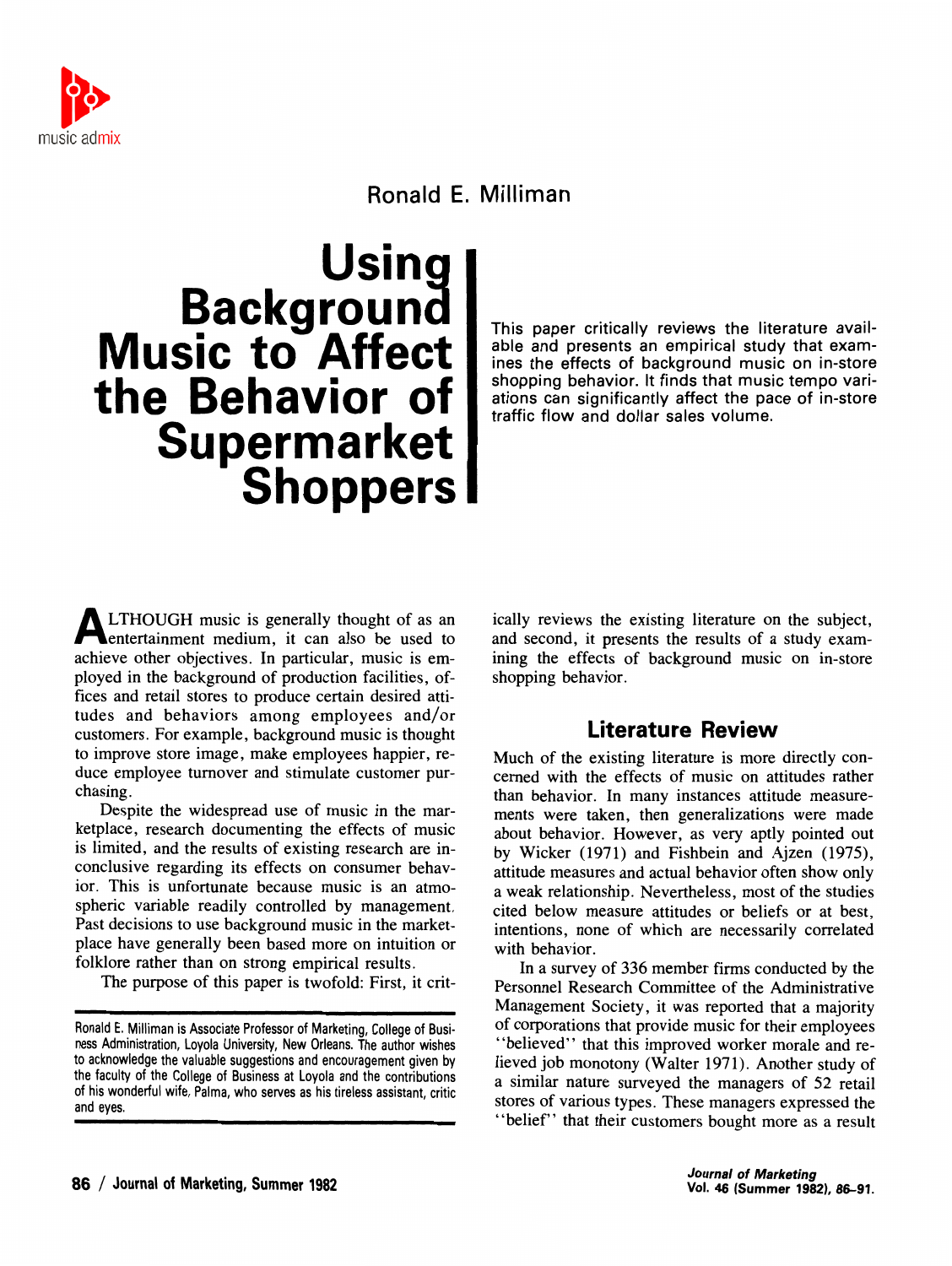**of the background music (76%) and that the music had a positive effect upon the customer's mood (82%). When the same managers were asked if their beliefs were based upon any actual research conducted either by themselves or, in the case of multistore organizations, by the store's central office, the response was, without exception, "no" and/or "not that I know of." In the same study, 560 customers of these retail establishments were asked if they preferred stores that played music, 392 (70%) replied that they did. Additionally, 353 (63%) said that they either "purchased more" or "probably purchased more" in stores with background music playing while they shopped (Burleson 1979).** 

**A survey of over 200 patrons of a New York area supermarket found that people preferred music playing in the background while they shopped (77%), and that this was a sign that the store's management cared about their customers (67%). Furthermore, the respondents expressed the "belief" that they would spend more time in a store with background music than in one without it (Linsen 1975).** 

**All three of these studies examined attitudes or beliefs rather than behavior, although each concluded with generalizations about behavior. The weak attitude-behavior relationship observed earlier means that attitudes are not always a reliable indicator of behavior.** 

**Most of the other studies that dealt more directly with behavior were not related to consumer behavior and seem to have had difficulty with their experimental controls. For example, a study conducted in conjunction with Eastern Airlines claimed turnover dropped 53% after the installation of a background music system (Roberts 1959). However, other changes in the environmental setting concurrent with the installation of the music system, such as modified work schedules and fringe benefit packages, may have contributed to the reduced turnover observed.** 

**Similarly, another study conducted in cooperation with the Mississippi Power and Light Company reported that keypunch operators' productivity increased 18.6% and their errors decreased 37% as a result of the installation of a programmed background music system (Ross 1966). Here again, however, the experimental design and related controls were inadequate to conclude, with a high degree of confidence, that the introduction of background music into the work environment caused the increased productivity and improved quality of worker output.** 

**Thus, much of the controversy suggested in this paper and by other authors pertaining to the question of "can background music affect behavior?" still remains (Brayfield and Crockett 1955; Jacoby 1968; McGehee and Gardner 1949; Smith 1947; Uhrbrock 1961). However, one consumer behavior study, con-**

**ducted in two large supermarkets, does not suffer from the limitations of the research previously cited. The study examined the loudness of music (as the independent variable) and its effects upon shopping behavior. In this case, music was varied from loud to soft in eight counter-balanced experimental sessions. It was found that significantly less time was spent in the stores when the music was loud compared to when it was soft, although there was no significant difference in sales or in the customer's reported level of satisfaction (Smith and Curnow 1966).** 

**These findings would seem to lend support to Grayston's (1974, p. 38) premise that "the music must fit the situtation in which it is to be used. The wrong music can produce effects that totally neglect the objective of the exercise." In view of this premise and Smith and Curow's findings, it would seem more appropriate to study the effects of various dimensions of music in particular settings (soft-loud, fast-slow), rather than attempt to draw conclusions about the effects of music in general. The study that follows presents further evidence supporting Grayston's statements.** 

## **The Study**

**This study examines the possible link between the use of programmed background music and behavior, specifically, in-store shopping behavior. A type of latin square experimental design with controls was used to investigate the effects of three treatment variations on the in-store shopping behavior of supermarket customers. These treatments were: (1) no music, (2) slow tempo music, and (3) fast tempo music. These music tempo variations were chosen as experimental treatments because of a claim made in the sales literature of a nationally known marketer of programmed background music systems that music tempo, among several other factors, could be varied to affect human behavior. When contacted, the firm refused to produce research data in support of its claim. Therefore, tempo was selected as the independent variable for this research to find out whether, in fact, a link existed between music tempo and human behavior.** 

# **Hypotheses**

**For reader convenience, the following three hypotheses are stated in positive form. The experimental treatments of no music, slow tempo music and fast tempo music will significantly affect (1) the pace of in-store traffic flow of supermarket shoppers, (2) the daily gross sales volume purchased by supermarket customers, and (3) the number of supermarket shoppers expressing an awareness of the background music after they have left the store.**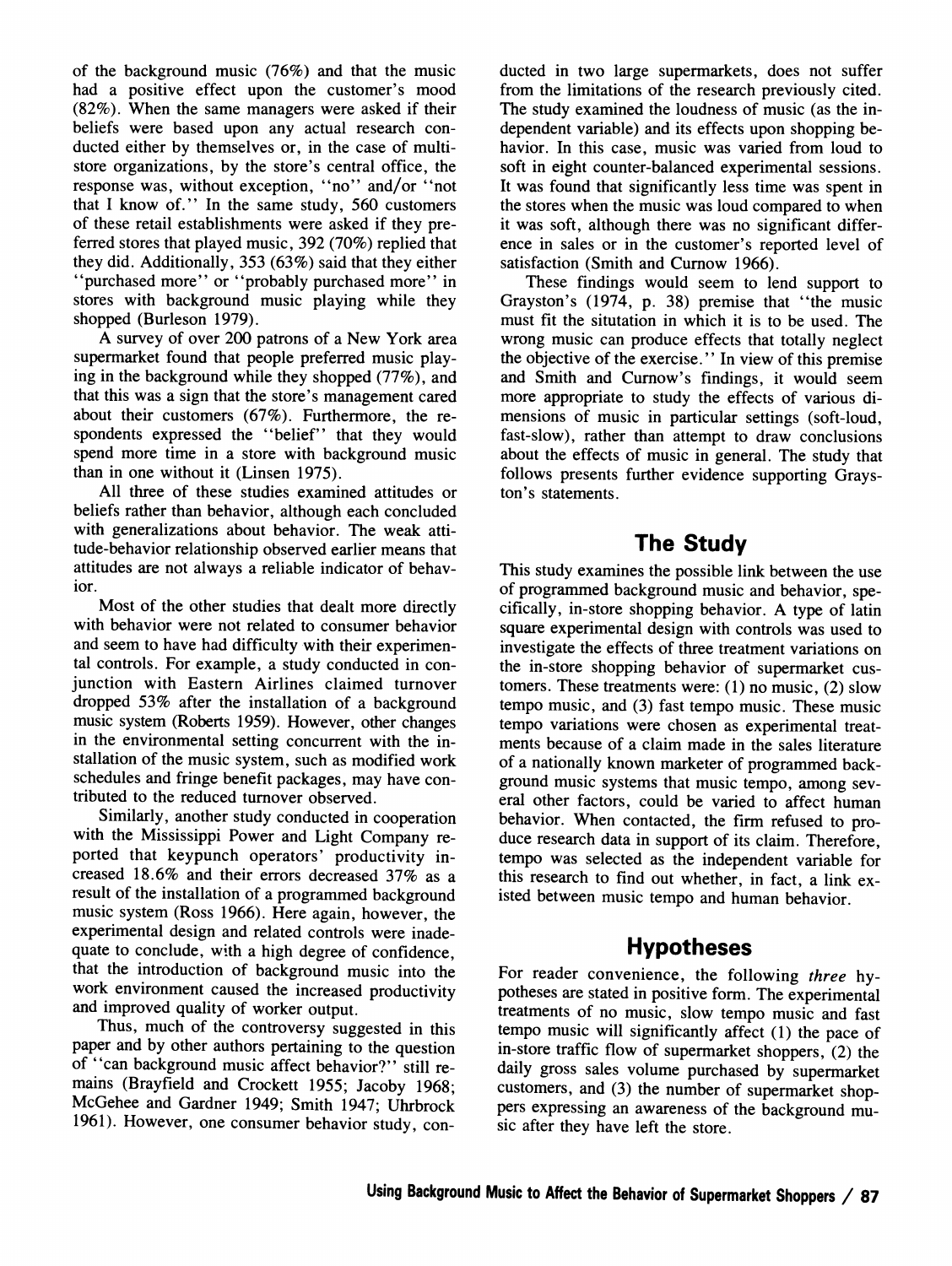# **Research Design**

**This study was conducted in a medium-size store operated by a large, nationally known chain of supermarkets. The store is located in a southwestern U.S. city with a population of approximately 150,000. The store's patrons are predominantly middle-class Anglo-Saxons. Additionally, the store had been in existence at its current location for several years and had a reasonably stable core market.** 

**The study covered a nine-week period starting on January 28 and ending on March 31, 1980. The timing was very important, as it made it possible to fit nine weeks nicely between two holidays-New Year's**  and Easter-in such a way as to maximize experi**mental controls and minimize the effects of holiday shopping on the research results.** 

**It should also be pointed out that to minimize the influence of various exogenous factors and maximize experimental controls, the normal level and timing of advertising was placed during these nine weeks. In addition, all other variables such as in-store promotions, point-of-purchase displays, store layout and all atmospheric conditions were kept as constant as possible.** 

#### **Independent Variable**

**The independent variable of this research consisted of three background music treatments. To be more precise, multiple comparisons were made among the**  treatments of no music (designated  $M_0$ ), slow tempo music (designated M<sub>1</sub>), and fast tempo music (designated M<sub>2</sub>). It became imperative to develop an op**erational definition for the music variables slow tempo and fast tempo; that is, how slow is slow and how fast is fast? To answer this a sample was selected at random from the trading area of the supermarket. Subjects were chosen to reflect the age, sex and other relevant socioeconomic characteristics of the store's customers. Each subject was asked to listen to several instrumental musical arrangements and to classify them as slow, fast or somewhere in between. A total of 95% of the subjects classified musical selections with a tempo of 72 beats per minute or fewer as slow. Selections with a tempo of 94 beats per minute or more were classified as fast. Thus, the range from 73 to 94 beats per minute was considered between fast and slow, although this category was not directly a part of this study. Therefore, based on these findings, slow tempo music was defined as having a tempo of 72 beats per minute or fewer, an average of 60 and a standard deviation of 6. Fast tempo music was defined as having 94 beats per minute or more, an average of 108 and a standard deviation of 7. However, perceptions of slow and fast may vary across geographic regions or demographic parameters and,** 

**therefore, the reader must be cautioned against generalizing these findings too far beyond the scope of this study.** 

**It should also be pointed out that only instrumental selections were employed in this experiment. It was believed that using exclusively instrumental pieces would allow for greater control over the music variable, as no concern had to be given to female versus male vocalist, popular versus less popular artists, etc.** 

**After defining the operational parameters of the independent variable, the rest of the experimental design was developed for the in-store tests. A replicated, random block experimental design was employed.**  That is, the experimental treatments,  $M_0$ ,  $M_1$  and  $M_2$ , **were randomly assigned to each day of the week, with each treatment-day combination having three replications over the nine-week test period. A random number table was used to determine which treatment would be selected to begin the rotation schedule. Thus, since zero was the first eligible number appearing in the table and two was the next selectable**  number, the rotation schedule became  $M_0$ ,  $M_2$ , then **M,. Hence, with the study beginning on a Sunday, M0-Sunday was the first treatment-day combination,**   $M_2$ -Monday was the second, and  $M_1$ -Tuesday was the third. M<sub>0</sub> recurred on Wednesday and so forth.

M<sub>1</sub> and M<sub>2</sub> each consisted of 40 different instru**mental musical selections. The order of presentation for the different pieces was randomly assigned. In addition, the music selected tended to accentuate the rhythm or cadence enough so that while not dominant, it was easily discerned. Further, as a result of the findings of previously cited research (Smith and Curow 1966), the volume of the music was maintained at a constant level throughout the nine-week experimental period. To make this procedure more precise, a decibel meter was used. The music's volume level was set to be perceived as soft background music, though clearly audible from all parts of the store. Each experimental treatment was run through its entire assigned day (from store opening to store closing) without intermission. Finally the PA system over which the music was played was also used for in-store announcements. However, it was assumed that because these announcements were infrequent, random and across all treatments, they would not significantly affect the results of this study.** 

#### **Dependent Variables**

**The first dependent variable for which data was needed was the pace of in-store traffic flow. To obtain this information, shoppers were observed as they passed between designated points in the supermarket. The time it took each customer to pass between these locations was recorded in seconds. These measurements were restricted to one day of the week, in the**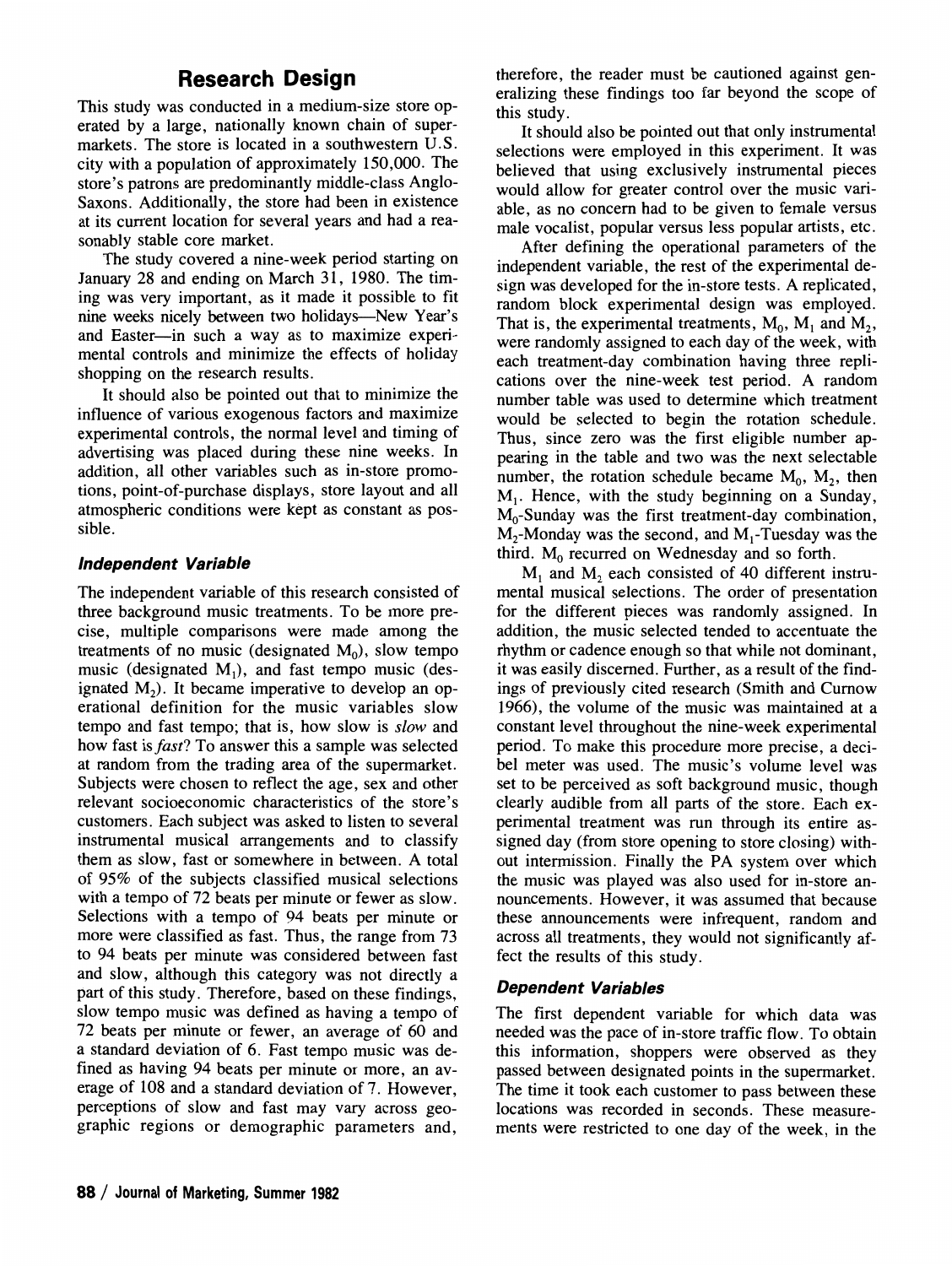**evening, and for one hour because of the limitations placed upon the researchers by the store's management. In compliance with these extremely tight limitations, Wednesday was randomly selected, and all pace of in-store traffic flow measurements were made on this day. Further, to minimize any possibility of arousing management's anxiety, the pace of the first five customers moving between these designated points from 7:00 p.m. to 8:00 p.m. was recorded. Hence, because every treatment-day combination was replicated three times over the nine-week experimen**tal period, each of the music variables,  $M_0$ ,  $M_1$  and **M2 was tested over three different Wednesdays. These data were then collected and tested in an attempt to determine whether the tempo of the music had any effect on the pace of in-store traffic flow.** 

**The second dependent variable was daily gross sales. This information was obtained by simply adding all of the cash register totals for each day and recording these amounts with the appropriate treatment. Subsequently, these data were tested to determine whether variations in gross sales receipts could be attributed to the experimental treatments.** 

**To gather data for the third dependent variable, music awareness, customers were randomly selected outside the supermarket as they were leaving. Each subject was asked, "Do you recall music playing in the supermarket while you were shopping?" The subjects were given the response choices of (1) yes, (2) not sure or (3) no. The interviews were conducted on two randomly chosen days of each treatment. Thus, a total of 36 customers were interviewed for each of the six days.** 

**To test hypotheses 1 and 2 pertaining to the pace of in-store traffic flow and daily gross sales, respectively, the analysis of variance statistical procedure was used for the overall test of significance. This technique was selected because it best met the requirements of the data and was readily available for computer processing. When justified, more in-depth analysis was made using the t test. In the case of hypothesis 3, music awareness, the chi-square procedure was more appropriate for the type of data collected. Although the 0.05 level of significance was the acceptance criterion for all statistical tests, absolute probabilities are reported for all findings.** 

# **Results of the Study**

## **Pace of In-Store Traffic Flow**

**The overall analysis of variance test indicated a highly significant difference or differences somewhere among**  the three treatments  $(F = 4.85, 2/42 \text{ df}, p = .01)$ . **The t test was used to determine which pair or pairs** 

|                                                 |  | <b>TABLE 1</b>                |  |  |
|-------------------------------------------------|--|-------------------------------|--|--|
| Summary of t Tests Results for Pace of In-Store |  |                               |  |  |
|                                                 |  | Traffic Flow and Sales Volume |  |  |

| Dependent<br>Variable  | <b>Groups</b>                                | df | t Value | Prob. |
|------------------------|----------------------------------------------|----|---------|-------|
| Pace                   | No music with<br>slow tempo<br>music         | 28 | $-1.25$ | 0.222 |
|                        | No music with<br>fast tempo<br>music         | 28 | 1.82    | 0.079 |
|                        | Slow tempo<br>music with fast<br>tempo music | 28 | 3.18    | 0.004 |
| <b>Sales</b><br>Volume | No music with<br>slow tempo<br>music         | 40 | $-1.12$ | 0.271 |
|                        | No music with<br>fast tempo<br>music         | 40 | 1.41    | 0.165 |
|                        | Slow tempo<br>music with fast<br>tempo music | 40 | 2.53    | 0.016 |

**of treatments produced the significant results. As shown in Table 1, it was found that:** 

- **\* There was no significant difference between**  treatments  $M_0$  and  $M_1$  (p = 0.22).
- **\* There was no significant difference between**  treatments  $M_0$  and  $M_2$  ( $p = 0.08$ ).
- **There was, however, a clearly significant dif**ference between treatments  $M_1$  and  $M_2$  (p = **0.004).**

**The results of these tests indicate that the pace of in-store traffic flow was significantly slower with the**  slow tempo music  $(M_1 \text{ mean} = 127.53 \text{ seconds})$  than for the faster tempo music  $(M_2 \text{ mean} = 108.93 \text{ sec}$ **onds). Additionally, it is interesting to note the slower**  tempo of  $M_1$  stimulated an even slower pace than no music (a mean of 127.53 seconds for  $M<sub>1</sub>$  compared to a mean of 119.86 for  $M_0$ ), although this difference **was not considered statistically significant. In what appears to be a similar pattern, no music at all resulted in a slower traffic flow than that of the fast tempo**  music ( $M_0$  mean = 119.86 seconds compared to  $M_2$ **= 108.93 seconds), although this difference was not considered statistically significant because it fell just short of the level of significance accepted in this research (0.05). However, in the final analysis, hypothesis 1 was accepted; that is, based upon these findings, there is sufficient evidence to conclude that the tempo of in-store background music can significantly affect the pace of the in-store traffic flow of supermarket customers.**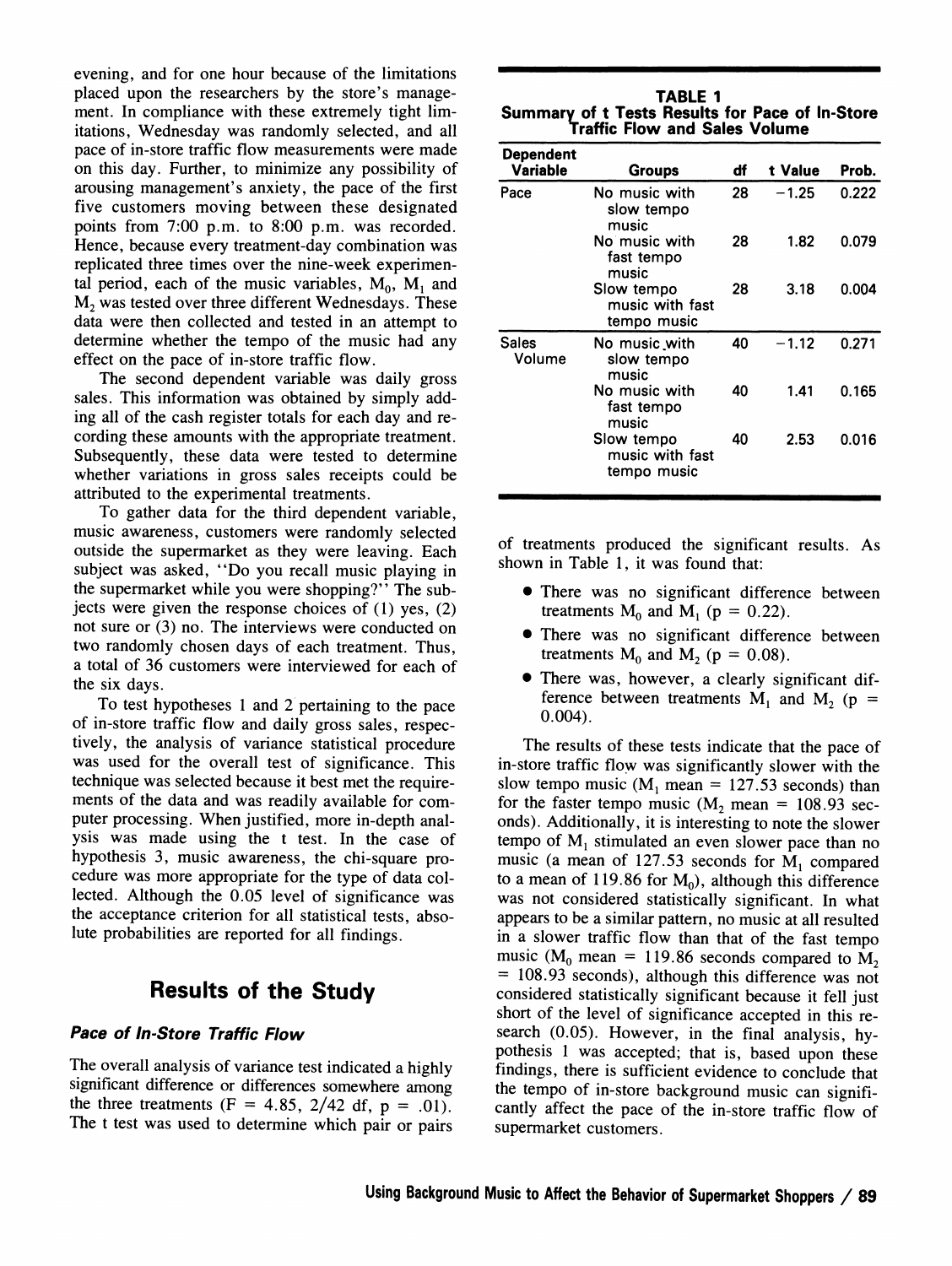|                             | The Effects of Music Tempo Upon the Awareness of In-store Music |       |      |                         |       |      |                         |       |      |       |
|-----------------------------|-----------------------------------------------------------------|-------|------|-------------------------|-------|------|-------------------------|-------|------|-------|
| Response choice             | <b>No Music</b>                                                 |       |      | <b>Slow Tempo Music</b> |       |      | <b>Fast Tempo Music</b> |       |      |       |
|                             | N                                                               | %     |      | N                       | %     |      | N                       | %     |      |       |
| Yes                         | 21                                                              | 9.72  | .375 | 25                      | 11.57 | .042 | 27                      | 12.50 | .375 | 0.792 |
| Not sure                    | 24                                                              | 11.11 |      | 24                      | 11.11 |      | 25                      | 12.50 | .042 | .042  |
| No                          | 27                                                              | 12.50 | .375 | 23                      | 10.65 | .042 | 20                      | 9.26  | .667 | 1.084 |
| Total $\chi^2$              |                                                                 |       |      |                         |       |      |                         |       |      | 1.918 |
| (P < .95, not significant). |                                                                 |       |      |                         |       |      |                         |       |      |       |

**TABLE 2** 

## **Sales Volume**

**Here, too, when the three independent variables were examined together with the analysis of variance procedure, a significant difference was found (F = 3.21, 2/60 df, p = .05). Thus, a more in-depth investigation of the relevant data was appropriate (see Table 1). The t test showed that:** 

- **\* There was no statistically significant difference**  in sales volume between treatments  $M_0$  and  $M_1$  $(p = 0.27)$ .
- **\* There was no significant difference between**  treatments  $M_0$  and  $M_2$  ( $p = 0.17$ ).
- **\* There was a highly significant difference in**  sales volume between treatments  $M_1$  and  $M_2$  $(p = 0.02)$ .

**The higher sales volumes were consistently associated with the slower tempo musical selections while in contrast, the lower sales figures were consistently**  associated with the faster tempo music  $(M_1)$  mean = \$16,740.23 compared with M<sub>2</sub> mean = \$12,112.85). **This difference is significant, and these findings follow quite logically from the in-store traffic flow results. That is, as customers move more slowly through the store, they tend to buy more. Conversely, as customers move more quickly through the store, they tend to purchase less. Nevertheless, there is sufficient evidence to accept hypothesis 2 and conclude that the daily gross sales volume purchased by supermarket customers can be significantly influenced by the tempo of the in-store background music.** 

## **Awareness of In-Store Background Music**

**The chi-square statistic was used to test whether there was any significant difference in the level of music awareness among the three independent variable treatment groups because the data for this dependent variable were expressed as frequencies. However, the analysis failed to reveal any significant variations in**  the subjects' responses ( $p = 0.97$ , df = 8,  $\chi^2 = 1.92$ , **see Table 2). Therefore, in accordance with accepted** 

**research and statistical procedures, there was no further manipulation of the data beyond the overall chisquare test, and hypothesis 3 was rejected as stated. That is, the subjects in one treatment group were found to be no more or less likely to recall the music than subjects in another group. Additionally, it should be noted that there were no statistically significant differences in the number of subjects selecting each response choice, although more said "not sure" than either of the other two choices. Thus, subjects were something less than totally conscious of the music while shopping, but it cannot be said that they were completely unaware of it. Rather, the music may have been in the background of the shoppers' perceptual fields. Nothing definite, however, can be stated about the customer's exact level of music awareness while shopping. It does point to the possibility of subconscious motivational effects on in-store shopping behavior.** 

## **Conclusion**

**The reader must be cautioned against generalizing these findings too far beyond the scope of this study. The results may not apply to all supermarkets, nor to any other market situation. There is a need for more research in this area, not just concerning the effects of music on behavior but also in the whole area of "atmospherics."** 

**This study along with others like it, can help marketing managers interested in influencing the behavior of consumers. The tempo of instrumental background music can significantly influence both the pace of instore traffic flow and the daily gross sales volume purchased by customers, at least in some situations. In this study the average gross sales increased from \$12,112.35 for the fast tempo music to \$16,740.23 for the slow tempo music. This is an average increase of \$4,627.39 per day, or a 38.2% increase in sales volume.** 

**The exact figures are not important, as they pertain only to this research situation. However, what**